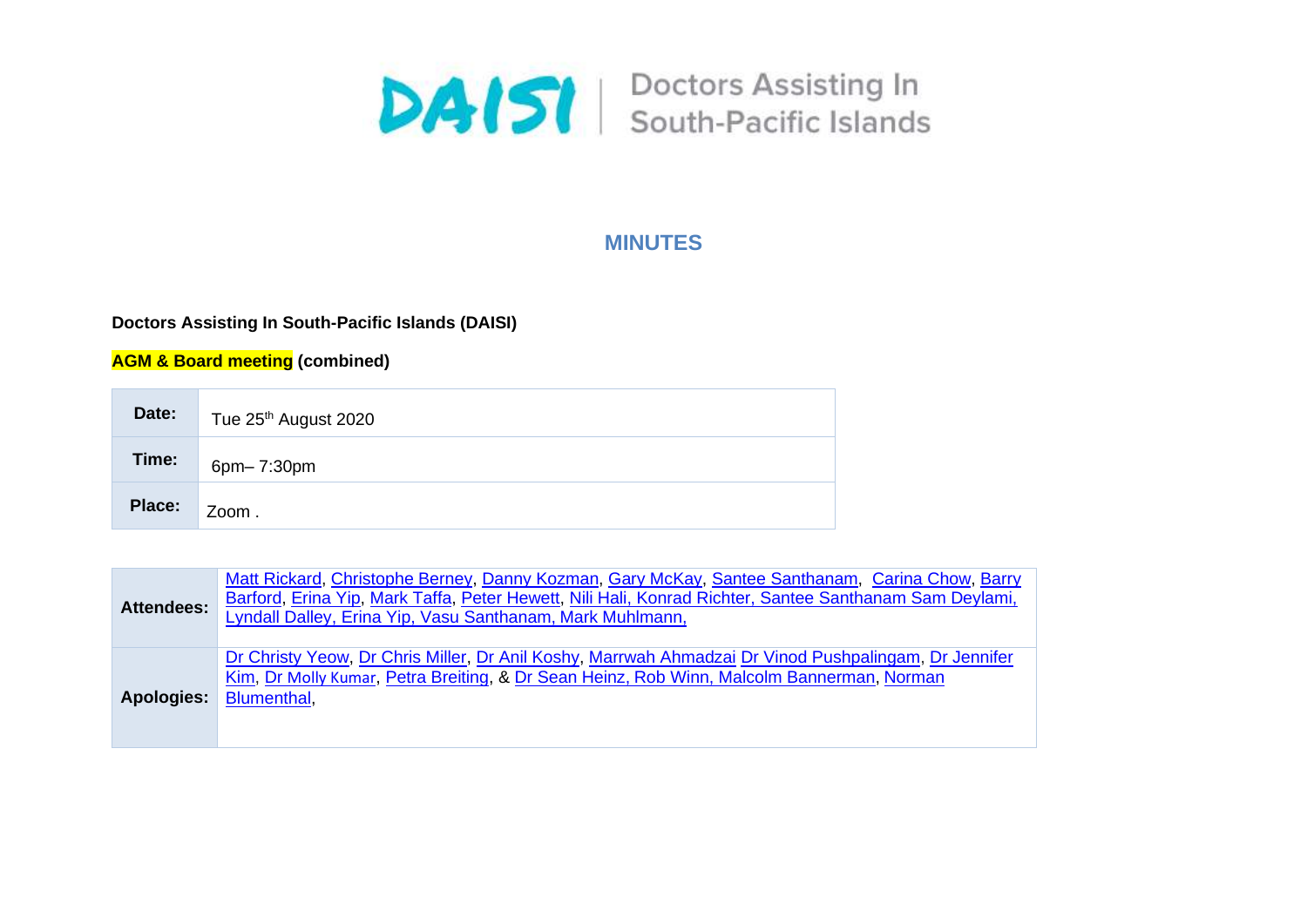# **Item Description**

| <b>Declaration of interests</b> |                                       |                                |
|---------------------------------|---------------------------------------|--------------------------------|
| <b>Who</b>                      | <b>Conflict of interest disclosed</b> | <b>Note</b>                    |
| Nobody Identified               | Not Applicable                        | No conflict of interests found |
|                                 |                                       |                                |

| 2 |                                                                                              | Review of actions from previous meeting |                        |
|---|----------------------------------------------------------------------------------------------|-----------------------------------------|------------------------|
|   | <b>Action/resolution</b>                                                                     | <b>Who</b>                              | <b>Status</b>          |
|   | Application for ACFID membership                                                             |                                         |                        |
|   | Verbal advertisement of need for<br>Volunteer 0.2 - 0.4 FTE General<br>Manager               | Matt Rickard (Chair)                    | Completed (sanctioned) |
|   | Request for Re-signing of MOU will<br>all partners countries to include<br>ACFID compliance. |                                         |                        |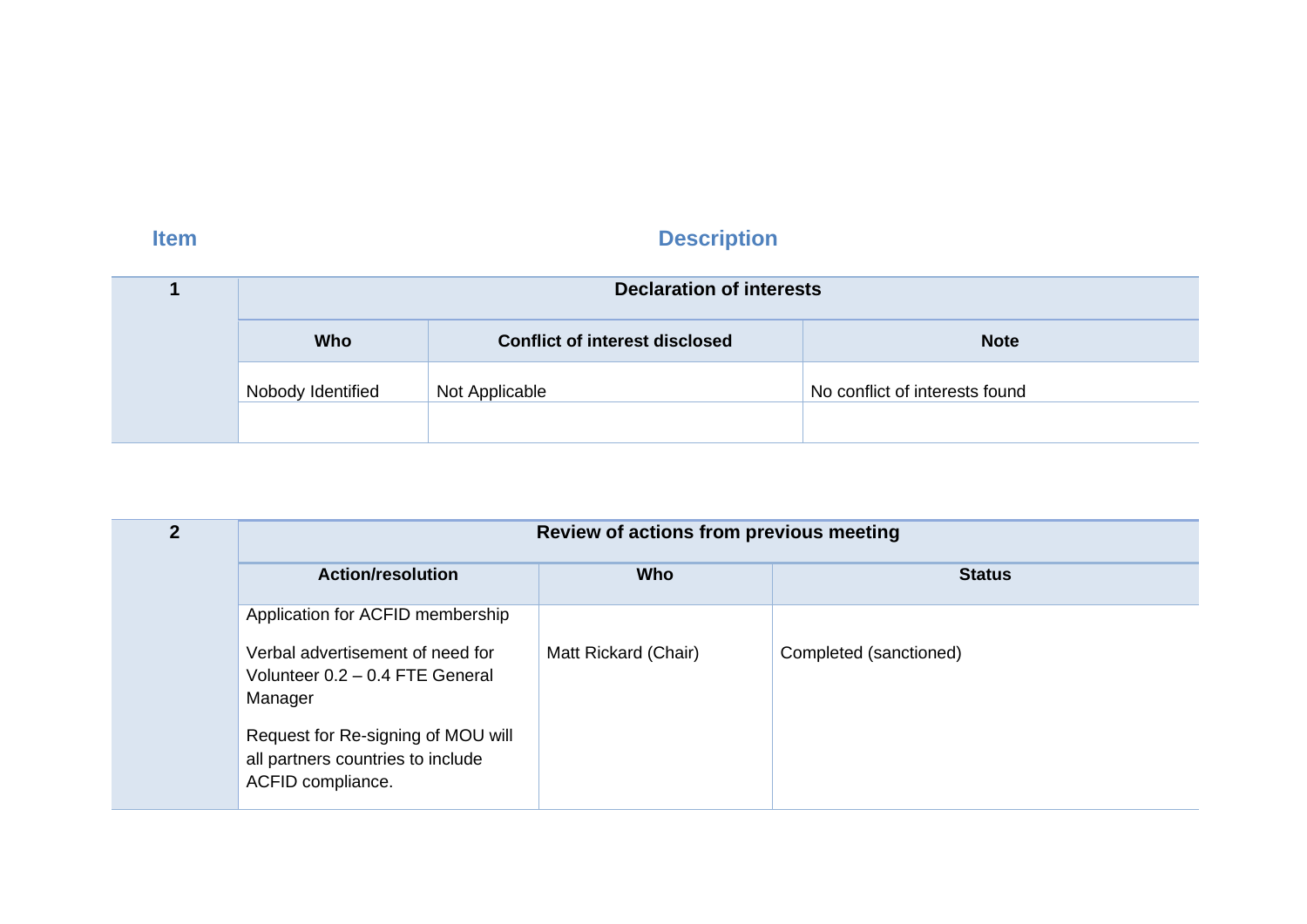| Development of Plan A (startJan)<br>and plan B (start July) for resumption<br>of volunteer trips post covid in 2021<br>Payment for EPHA and successful<br>sending of third shipping container<br>with medical and surgical equipment<br>to Sopas Hospital |  |  |
|-----------------------------------------------------------------------------------------------------------------------------------------------------------------------------------------------------------------------------------------------------------|--|--|
|                                                                                                                                                                                                                                                           |  |  |
|                                                                                                                                                                                                                                                           |  |  |
|                                                                                                                                                                                                                                                           |  |  |

| 3 | Acceptance of minutes of previous meeting        |                                        |
|---|--------------------------------------------------|----------------------------------------|
|   | Minutes last meeting                             |                                        |
|   | <b>Moved: Matt Rickard (Chair)</b>               | Seconded: Santee Santhanam (Treasurer) |
|   | <b>Passed</b>                                    |                                        |
| 4 | <b>Acceptance of new members</b>                 |                                        |
|   | New members accepted:<br><b>Lyndall Dalley -</b> |                                        |
|   | <b>Moved: Matt Rickard (Chair)</b>               | Seconded: Sepehr Lajevardi             |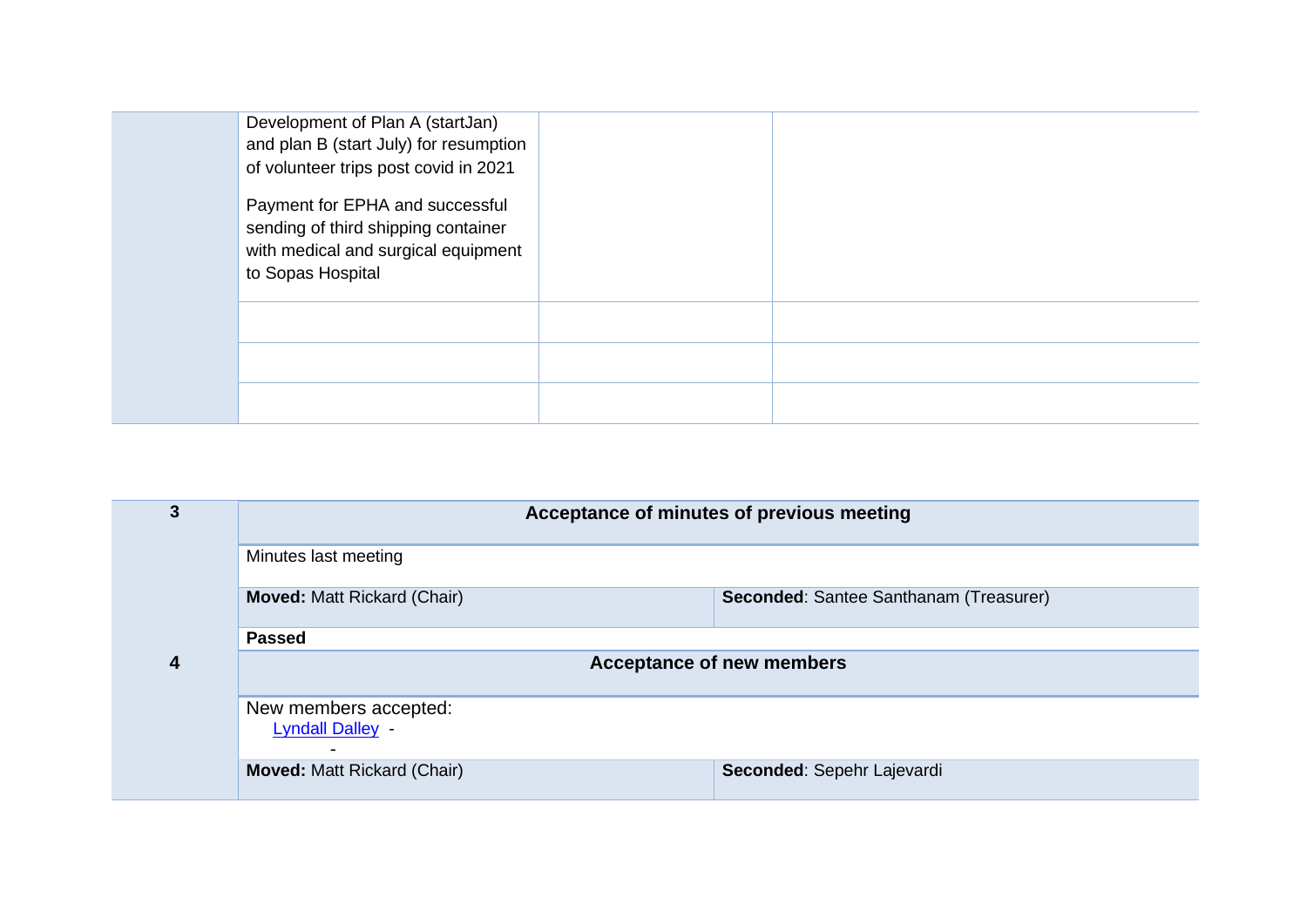|   |                                                                                                                                                                                                                                                                                                                                                                                                                                                                                                                                                                                | <b>Passed</b>                                                                                                                                                                                          |
|---|--------------------------------------------------------------------------------------------------------------------------------------------------------------------------------------------------------------------------------------------------------------------------------------------------------------------------------------------------------------------------------------------------------------------------------------------------------------------------------------------------------------------------------------------------------------------------------|--------------------------------------------------------------------------------------------------------------------------------------------------------------------------------------------------------|
| 5 |                                                                                                                                                                                                                                                                                                                                                                                                                                                                                                                                                                                | Operational reports                                                                                                                                                                                    |
|   | Proposed resolution:                                                                                                                                                                                                                                                                                                                                                                                                                                                                                                                                                           |                                                                                                                                                                                                        |
|   | • Advertise for volunteer General manager on Linkedin<br>Develop trip report template, including cases and complications<br>• Trip Box of equipment standardised<br>Annual case report and Morbidity and Mortality Meeting<br>Each Country Director to communicate directly with their country (and develop a specific plan)<br>of current registration and indemnity (for doctors only).<br>DAISI to consider including a staff member on payroll of company<br>Approach REDCap for access for local surgeons<br>DAISI to seek out acquisition of laparoscopic reusable ports | Every member of DAISI must have on file a police check and and working with children check and proof<br>DAISI to prepare a letter requesting sponsorship to large private hospitals and drug companies |
|   | <b>Moved: Matt Rickard (Chair)</b>                                                                                                                                                                                                                                                                                                                                                                                                                                                                                                                                             | <b>Seconded: Gary McKay (Secretary)</b>                                                                                                                                                                |
|   |                                                                                                                                                                                                                                                                                                                                                                                                                                                                                                                                                                                | <b>Passed Yes</b>                                                                                                                                                                                      |

| 6 | <b>Operational reports</b>                                                                                                                                    |
|---|---------------------------------------------------------------------------------------------------------------------------------------------------------------|
|   | Proposed resolution:                                                                                                                                          |
|   | Acceptance of New Office Bearer Roles:                                                                                                                        |
|   | • Vasu Santhanam - Gender Equality Officer<br><b>Lyndall Dalley</b> - Environment Protection Officer<br>$\bullet$<br>• Erina Yip - Disability Support Officer |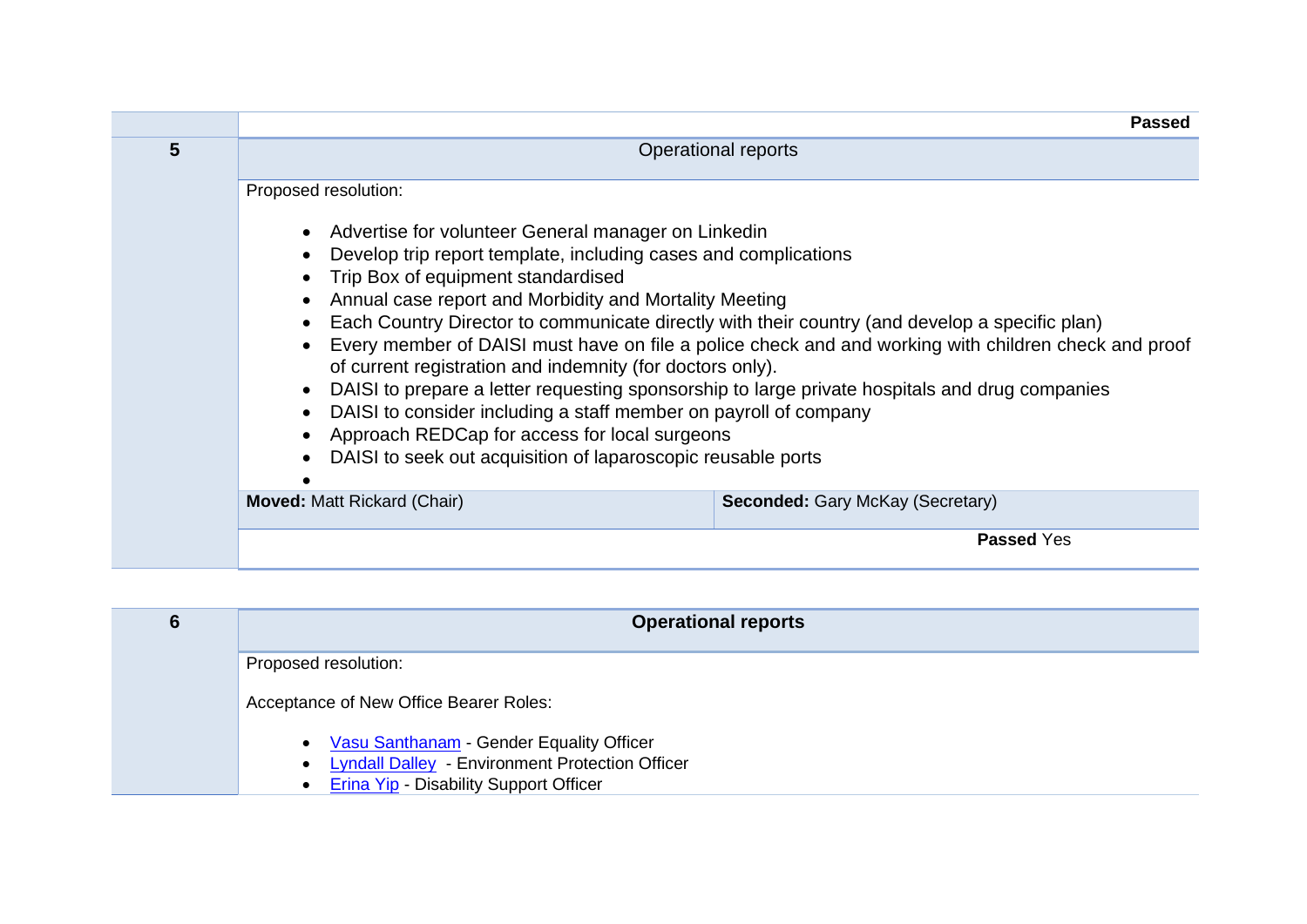|                | Graeme Wertheimer - Medical Student Liaison Officer<br>$\bullet$<br>Santee Santhanam-Morbidity and Mortality Meeting Coordinator<br>$\bullet$                                                                                                                                                                                                                                                                                                                                                         |                                                                                                                                                                                                                              |
|----------------|-------------------------------------------------------------------------------------------------------------------------------------------------------------------------------------------------------------------------------------------------------------------------------------------------------------------------------------------------------------------------------------------------------------------------------------------------------------------------------------------------------|------------------------------------------------------------------------------------------------------------------------------------------------------------------------------------------------------------------------------|
|                | <b>Moved: Matt Rickard</b>                                                                                                                                                                                                                                                                                                                                                                                                                                                                            | Seconded: Christophe Berney (Co-Deputy Chair)                                                                                                                                                                                |
|                |                                                                                                                                                                                                                                                                                                                                                                                                                                                                                                       | <b>Passed Yes</b>                                                                                                                                                                                                            |
| $\overline{7}$ | Proposed resolution:<br>Acceptance of changes in constitution and company governance structure, executive training and security checks to ensure<br><b>ACFID compliance:</b><br><b>Revised Constitution</b><br>$\bullet$<br><b>Company Governance Structure</b><br>$\bullet$<br>Compulsory Working with Children Check all members, staff and executive<br>$\bullet$<br><b>Compulsory National Police Check all members, staff and executive</b><br>$\bullet$<br>$\bullet$<br><b>Child Protection</b> | Compulsory ACFID Code of Conduct training of all Executive, General Manager, CEO & Child Protection Officer<br>MUO with all partners including their willingness to comply with ACFIC Code of Conduct in matters relating to |
|                | <b>Moved: Matt Rickard</b>                                                                                                                                                                                                                                                                                                                                                                                                                                                                            | Seconded: Christophe Berney<br><b>Passed Yes</b>                                                                                                                                                                             |
|                |                                                                                                                                                                                                                                                                                                                                                                                                                                                                                                       |                                                                                                                                                                                                                              |
| 8              |                                                                                                                                                                                                                                                                                                                                                                                                                                                                                                       | <b>Operational reports</b>                                                                                                                                                                                                   |
|                | Acceptance of the following DAISI policies (compliant with ACFID):                                                                                                                                                                                                                                                                                                                                                                                                                                    |                                                                                                                                                                                                                              |
|                | Strategic plan<br><b>COVID</b><br><b>Covid Precautions</b>                                                                                                                                                                                                                                                                                                                                                                                                                                            |                                                                                                                                                                                                                              |
|                | <b>DONATIONS</b>                                                                                                                                                                                                                                                                                                                                                                                                                                                                                      |                                                                                                                                                                                                                              |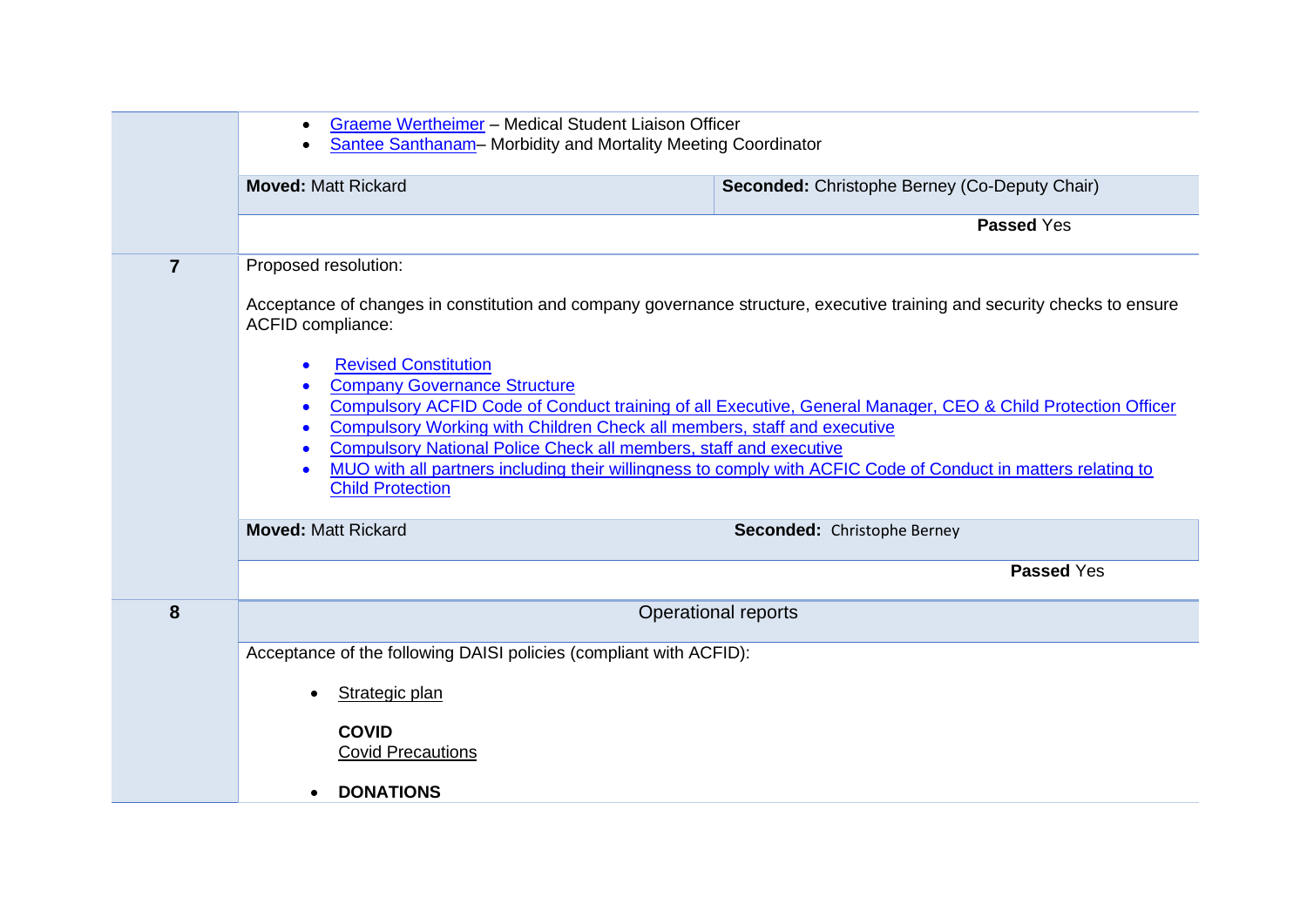#### • [Donation of Medical Supplies](https://daisi.com.au/donation-of-medical-supplies/)

#### **FINANCE**

- [fundraising](https://daisi.com.au/daisi-policies-fundraising/)
- [conflict of interest](https://daisi.com.au/conflict-of-interest/)
- **HUMAN RESOURCES**
- [Human resource](https://daisi.com.au/daisi-policies-human-resource/)
- [Staff Safety & Security Policy](https://daisi.com.au/daisi-policies-staff-safety-security-policy/)
- •

#### • **PARTNERS**

- Project Risk Appraisal
- [Collaboration](https://daisi.com.au/daisi-policies-collaboration/)

#### • **PHOTOGRAPHY**

- [Photography](https://daisi.com.au/daisi-policies-photography/)
- •

#### • **PROTECTION**

- [environment protection](https://daisi.com.au/environment-protection-policies-and-safeguards/)
- [disability](https://daisi.com.au/daisi-policies-empowerment-of-people-with-disabilities/)
- gender equality
- [human rights](https://daisi.com.au/daisi-policies-human-rights/)
- privacy
- [sexual exploitation](https://daisi.com.au/vulnerable-adult-protection/)
- [vulnerable persons](https://daisi.com.au/daisi-policies-vulnerable-and-marginalised/)
- humanitarian

### **REPORTING**

- [Complaints & Whistleblowing](https://daisi.com.au/daisi-policies-complaints-and-whistleblowing/)
- [Development versus Non-Development activity](https://daisi.com.au/daisi-policies-development-versus-non-development-activities/)
- [self-improvement policy](https://daisi.com.au/daisi-policies-self-improvement/)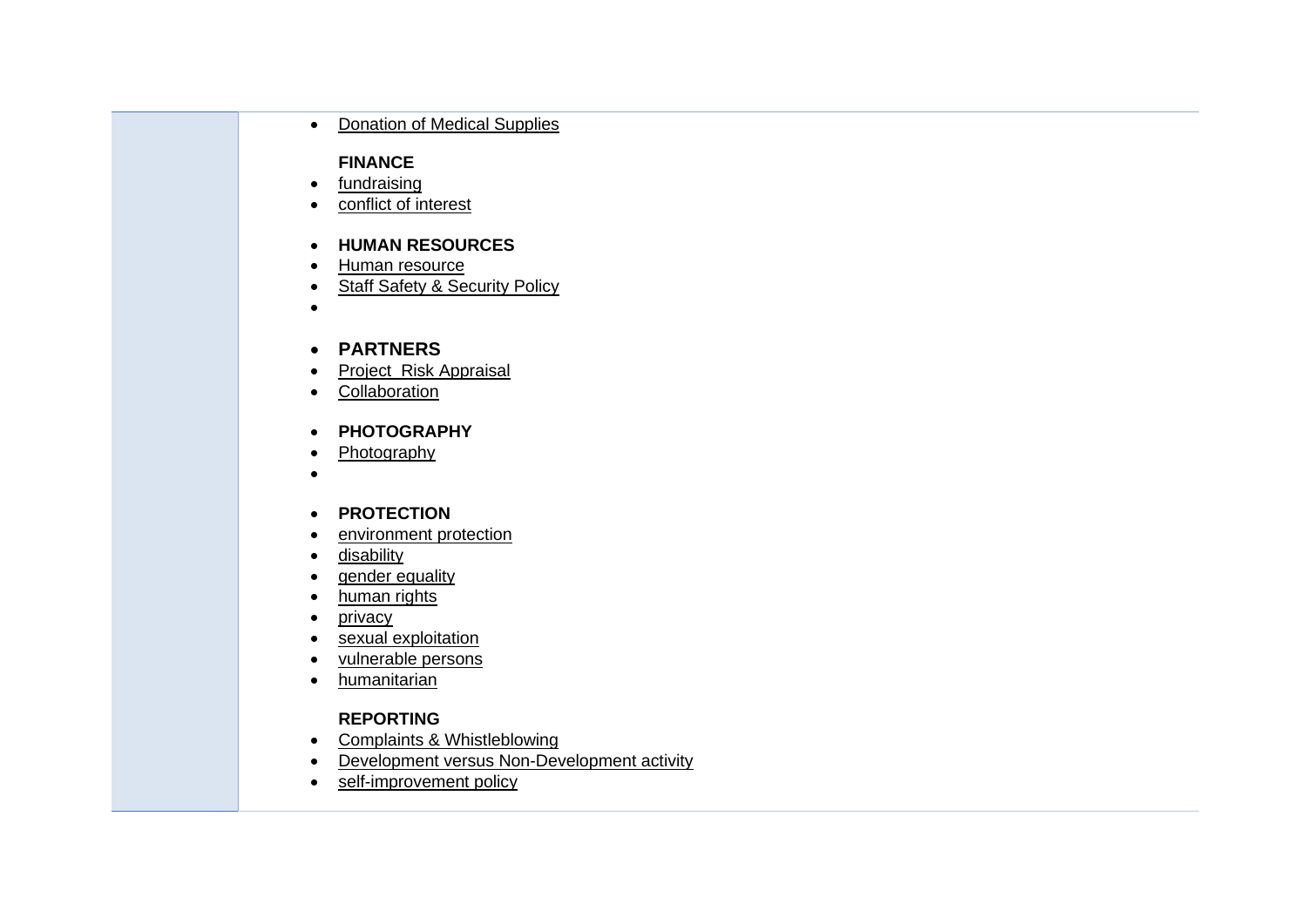|    | <b>RISK MANAGEMENT</b>                                                          |                                               |
|----|---------------------------------------------------------------------------------|-----------------------------------------------|
|    | Risk Management                                                                 |                                               |
|    | Audit and risk committee<br>$\bullet$<br>foreign currency exchange<br>$\bullet$ |                                               |
|    | Anti-corruption                                                                 |                                               |
|    | Fraud control                                                                   |                                               |
|    | Prevention of terrorism financing<br>$\bullet$                                  |                                               |
|    | Finance reserves<br>$\bullet$                                                   |                                               |
|    | Business continuity plan and disaster recovery plan                             |                                               |
|    | <b>Cheque Signatories</b>                                                       |                                               |
|    | <b>Social Media</b><br>$\bullet$                                                |                                               |
|    |                                                                                 |                                               |
|    | <b>Moved: Matt Rickard</b>                                                      | Seconded: Christophe Berney (Co-Deputy Chair) |
|    |                                                                                 | <b>Passed Yes</b>                             |
| 9  | Acceptance of DAISI Code of Conduct Checklists:                                 |                                               |
|    |                                                                                 |                                               |
|    | <b>Child Protection</b><br>$\bullet$                                            |                                               |
|    | <b>Environment Protection</b><br>$\bullet$                                      |                                               |
|    | <b>Human Resources</b><br>$\bullet$                                             |                                               |
|    | Photography<br>$\bullet$                                                        |                                               |
|    |                                                                                 |                                               |
|    | <b>Moved: Matt Rickard</b>                                                      | Seconded: Santee Santhanam                    |
|    |                                                                                 | <b>Passed Yes</b>                             |
|    |                                                                                 |                                               |
|    |                                                                                 |                                               |
| 10 |                                                                                 | Operational reports                           |
|    |                                                                                 |                                               |
|    | Acceptance of DAISI templates<br><b>Application for New Volunteers</b>          |                                               |
|    | <b>ANCP Progress Report Template</b>                                            |                                               |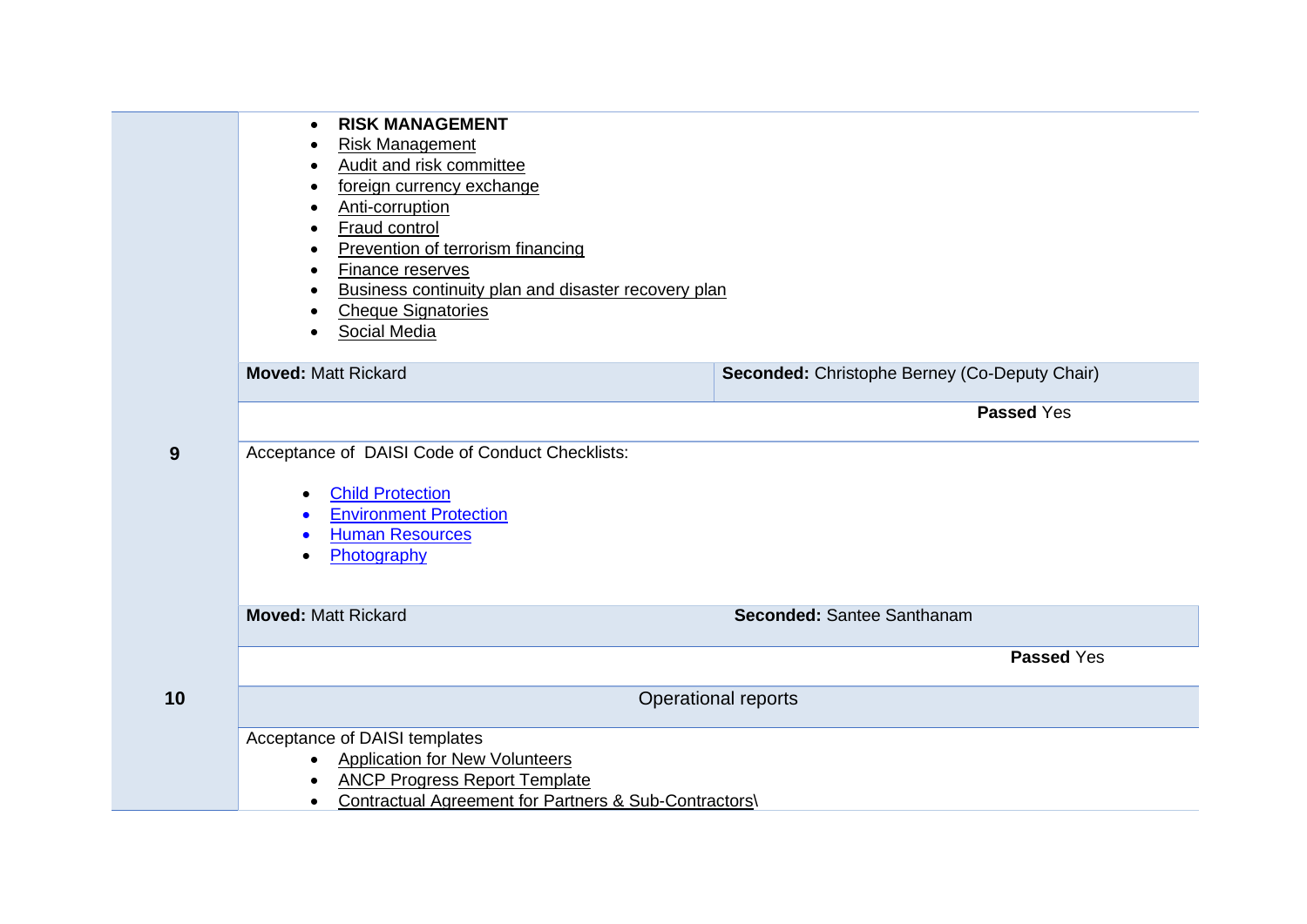|    | <b>Monitoring and Evaluation Plan Template</b><br>$\bullet$<br><b>Field Monitoring Report - Template</b><br>$\bullet$<br>Informed consent for taking of photos<br>$\bullet$                                                                                                                                                                                                                                                                                                               |                                               |
|----|-------------------------------------------------------------------------------------------------------------------------------------------------------------------------------------------------------------------------------------------------------------------------------------------------------------------------------------------------------------------------------------------------------------------------------------------------------------------------------------------|-----------------------------------------------|
|    | <b>Moved: Matt Rickard</b>                                                                                                                                                                                                                                                                                                                                                                                                                                                                | Seconded: Christophe Berney (Co-Deputy Chair) |
|    |                                                                                                                                                                                                                                                                                                                                                                                                                                                                                           | Passed Yes                                    |
| 11 | Acceptance of Job Descriptions for:<br><b>Executive Board (Directors)</b><br>Chairperson<br>$\bullet$<br><b>Deputy Chair</b><br>$\bullet$                                                                                                                                                                                                                                                                                                                                                 |                                               |
|    | <b>Treasurer</b><br>$\bullet$<br>Secretary<br><b>CEO</b><br><b>Office Bearers</b>                                                                                                                                                                                                                                                                                                                                                                                                         |                                               |
|    | <b>Sponsorship Officer</b><br>$\bullet$<br><b>Finance Officer</b><br>$\bullet$<br><b>Laparoscopic Training Officer</b><br>$\bullet$<br><b>Shipping &amp; Logistics Officer</b><br>$\bullet$<br><b>Child Protection Officer</b><br>$\bullet$<br><b>Medical Student Liaison Officer</b><br>$\bullet$<br><b>Environment Protection Officer</b><br>$\bullet$<br><b>Disability Support Officer</b><br>$\bullet$<br><b>Gender Equality Officer</b><br><b>PNG</b> programme officer<br>$\bullet$ |                                               |
|    | <b>Moved: Matt Rickard</b>                                                                                                                                                                                                                                                                                                                                                                                                                                                                | Seconded: Gary McKay                          |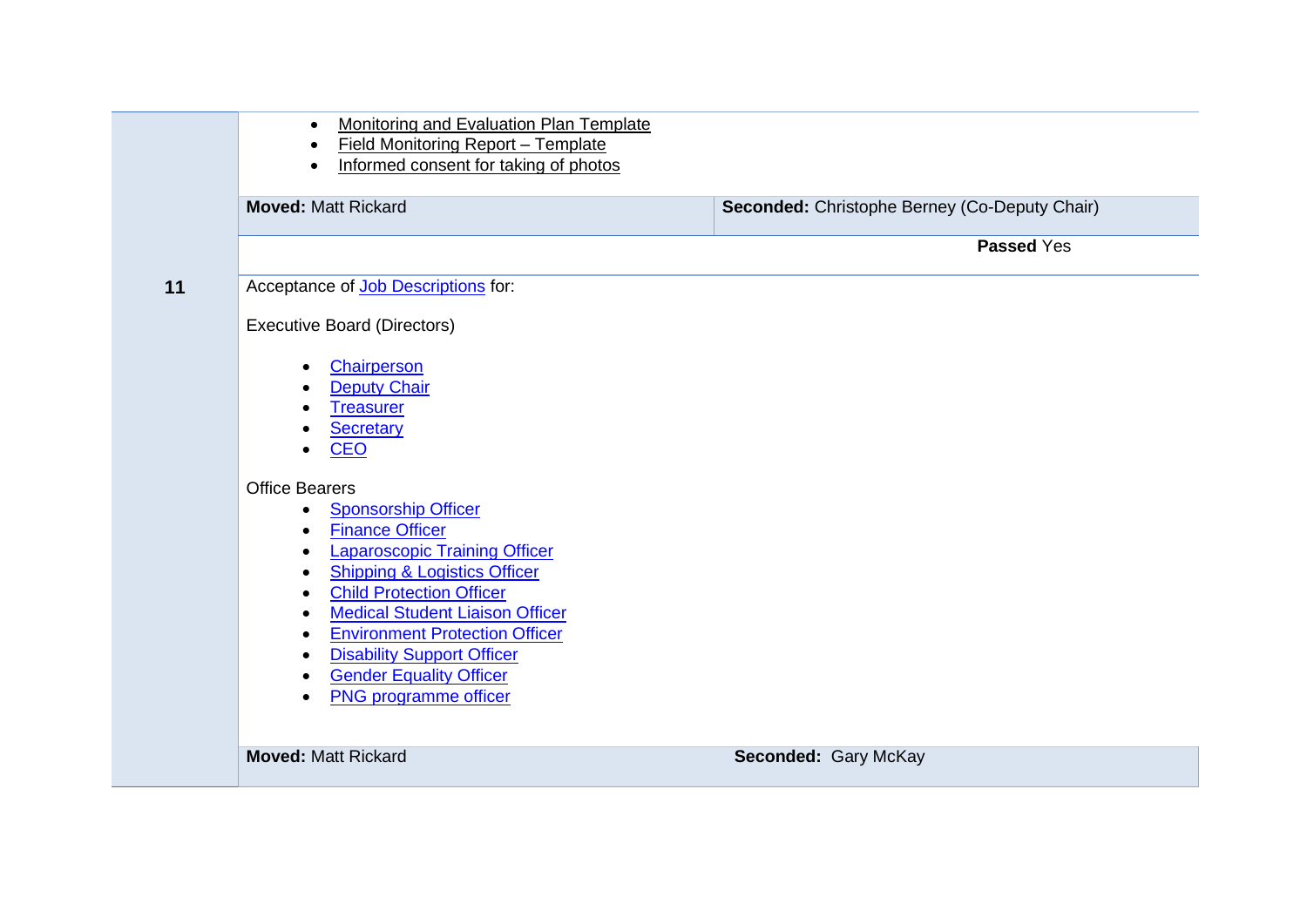|    |                                                                                                                                                                 | <b>Passed Yes</b>                                                                                                                                                                                                                               |  |
|----|-----------------------------------------------------------------------------------------------------------------------------------------------------------------|-------------------------------------------------------------------------------------------------------------------------------------------------------------------------------------------------------------------------------------------------|--|
| 12 |                                                                                                                                                                 | <b>Operational reports</b>                                                                                                                                                                                                                      |  |
|    | policies and code of conduct:                                                                                                                                   | Acceptance of new term and conditions of MOU with partners in Solomon Islands and Kiribati are for five years are due to<br>expire next year. Revised MoU should therefore be drawn up including in principle support of ACFID child protection |  |
|    | <b>Tungaru Central Hospital, Kiribati</b><br><b>Vanuatu Ministry for Health</b>                                                                                 |                                                                                                                                                                                                                                                 |  |
|    | National Referral Hospital and Solomon Islands MOH<br>Sopas Hospital and Enga Province - PNG<br><b>Alotau Hospital - PNG</b>                                    |                                                                                                                                                                                                                                                 |  |
|    | <b>Moved: Matt Rickard</b>                                                                                                                                      | Seconded: Danny Kozman (Co-Deputy Chair)                                                                                                                                                                                                        |  |
|    |                                                                                                                                                                 | Passed Yes                                                                                                                                                                                                                                      |  |
| 13 | Approval for DAISI to pay for external financial auditor (Mr John Shute) for 2020 pay period (to meet ACNC application<br>requirements). Approximately \$1,600. |                                                                                                                                                                                                                                                 |  |
|    |                                                                                                                                                                 |                                                                                                                                                                                                                                                 |  |
|    | <b>Moved: Matt Rickard</b>                                                                                                                                      | <b>Seconded: Christophe Berney</b>                                                                                                                                                                                                              |  |
|    |                                                                                                                                                                 | <b>Passed Yes</b>                                                                                                                                                                                                                               |  |
| 14 |                                                                                                                                                                 | Operational reports                                                                                                                                                                                                                             |  |
|    |                                                                                                                                                                 | and one with legal background and one with sound knowledge of DAISI's operations. Cannot be a Director.                                                                                                                                         |  |
|    | <b>Moved: Matt Rickard</b>                                                                                                                                      | Elect and Audit & Risk Assessment Committee that consists of at least three non board members, ideally one with finance<br>Seconded: Christophe Berney (Co-Deputy Chair)                                                                        |  |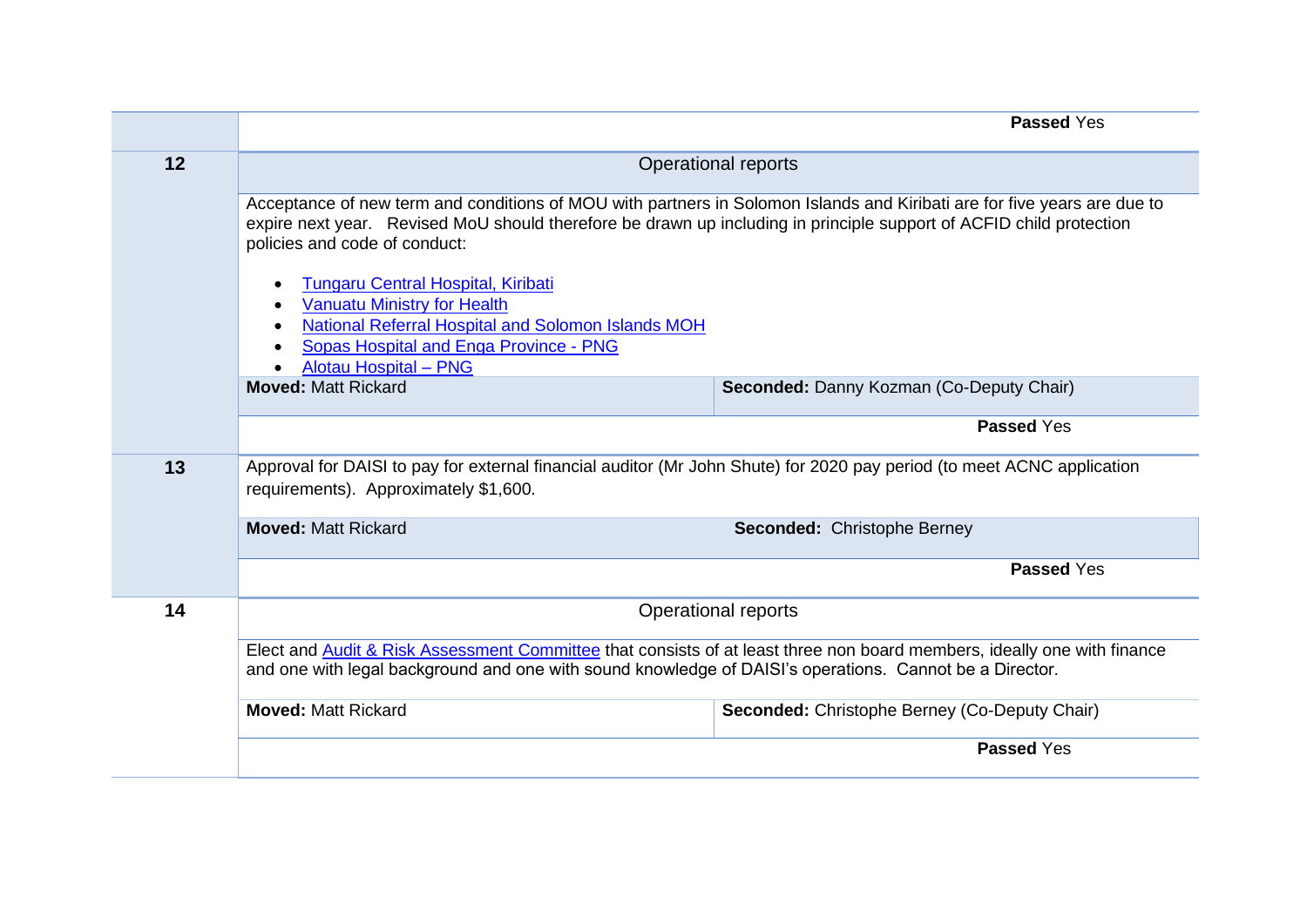| 15 | Acceptance of a Cheque Signatories Policy - whereby written approval from Chair required for purchases over \$50 |                                           |  |
|----|------------------------------------------------------------------------------------------------------------------|-------------------------------------------|--|
|    | <b>Moved: Matt Rickard</b>                                                                                       | <b>Seconded: Gary McKay</b>               |  |
|    |                                                                                                                  | Passed Yes                                |  |
| 16 | Approval for DAISI to seek quote for public liability insurance (estimated less than \$1000 per annum).          |                                           |  |
|    | <b>Moved: Matt Rickard</b>                                                                                       | <b>Seconded: Santee Santhanam</b>         |  |
|    |                                                                                                                  | <b>Passed Yes</b>                         |  |
| 17 | <b>Finance report</b>                                                                                            |                                           |  |
|    | See finance report below                                                                                         |                                           |  |
|    | <b>Moved: Matt Rickard</b>                                                                                       | Seconded: Daniel Kozman (Co-Deputy Chair) |  |
|    |                                                                                                                  | Passed Yes                                |  |

| 18 | <b>General business</b>                                                                                                                                                                                                                                                                                         |
|----|-----------------------------------------------------------------------------------------------------------------------------------------------------------------------------------------------------------------------------------------------------------------------------------------------------------------|
|    | <b>Chair's Report</b>                                                                                                                                                                                                                                                                                           |
|    | <b>PARTNERING WITH COUNTRIES</b><br>Country Programme Officers to plan more active role in being primary contact person for their respective country.<br>Each Country Programme Officer to contact their Countries representatives directly and formulate a plan<br>Improve templates for reporting after trips |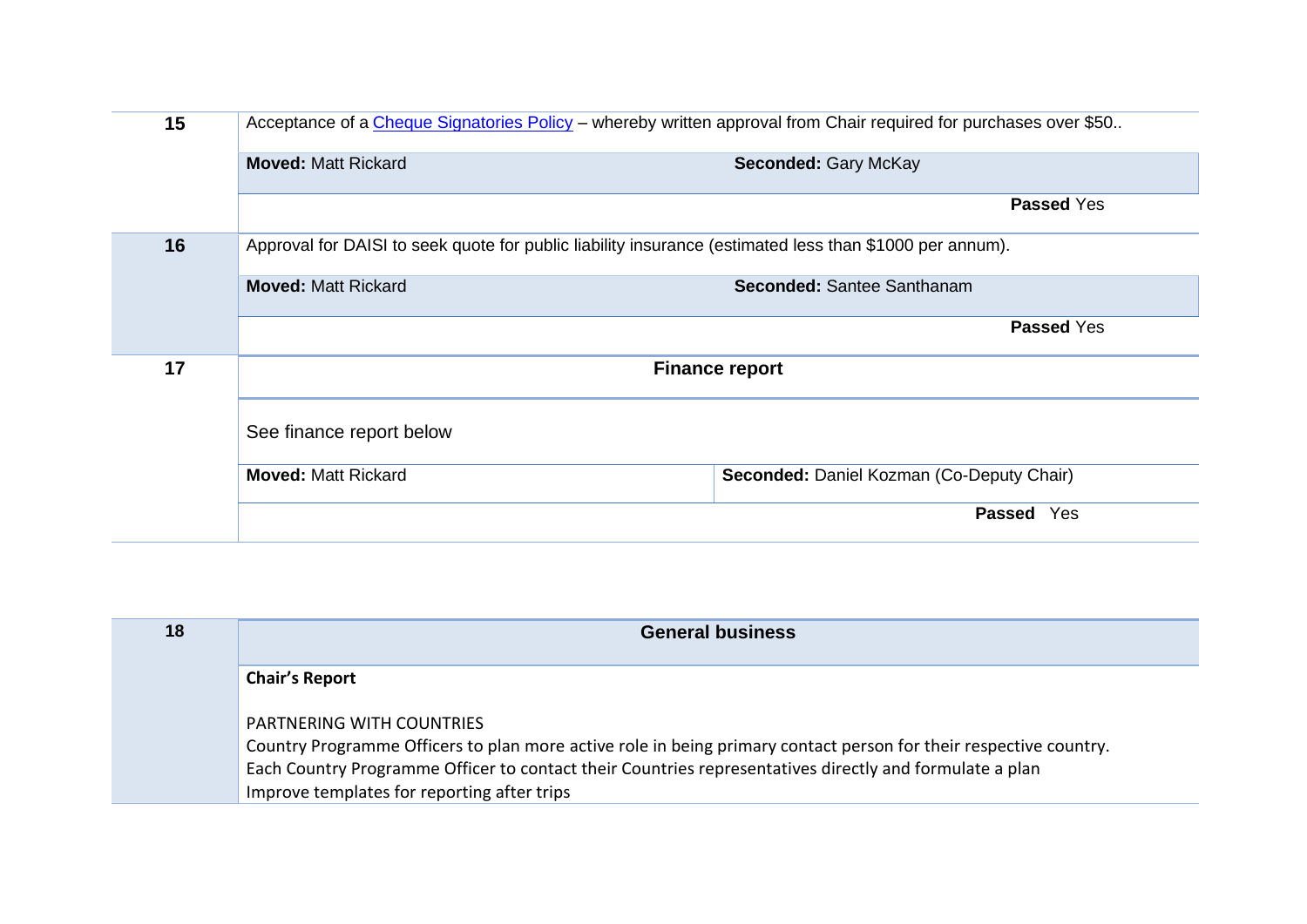Involve partner surgeons/specialists in post trip assessment Trips to be a combination of service delivery and teaching.

RESUMPTION OF TRIPS

Due to COVID trips are unlikely to restart in Jan, therefore plan is now to resume trips in July 2020

TRIP REPORTS Need standard template for trip reporting Need to involve surgeons from South Pacific in post trip discussions.

#### FUNDRAISING

Promote DAISI awareness and fundraising on Facebook Need for caution and approval about any photos put on Facebook (need to be ACFID compliant). Need to avoid bad press and feedback Approach Ramsay and Drug Company for funding (need standardised letter from DAISI). Possible role for staff member on payroll of company Membership fee probably not necessary

#### RESPONSIBLE DONATING POLICY

Now developed. Aimed at avoiding wastefulness and sending of useless items. As well as environmental considerations DAISI to try to resource reusable laparoscopic ports

PART TIME GENERAL MANAGER Can advertise on Linkedin. 0.2-0.4 FTE

RESEARCH Approach REDCap re access for local surgeons in South-Pacific.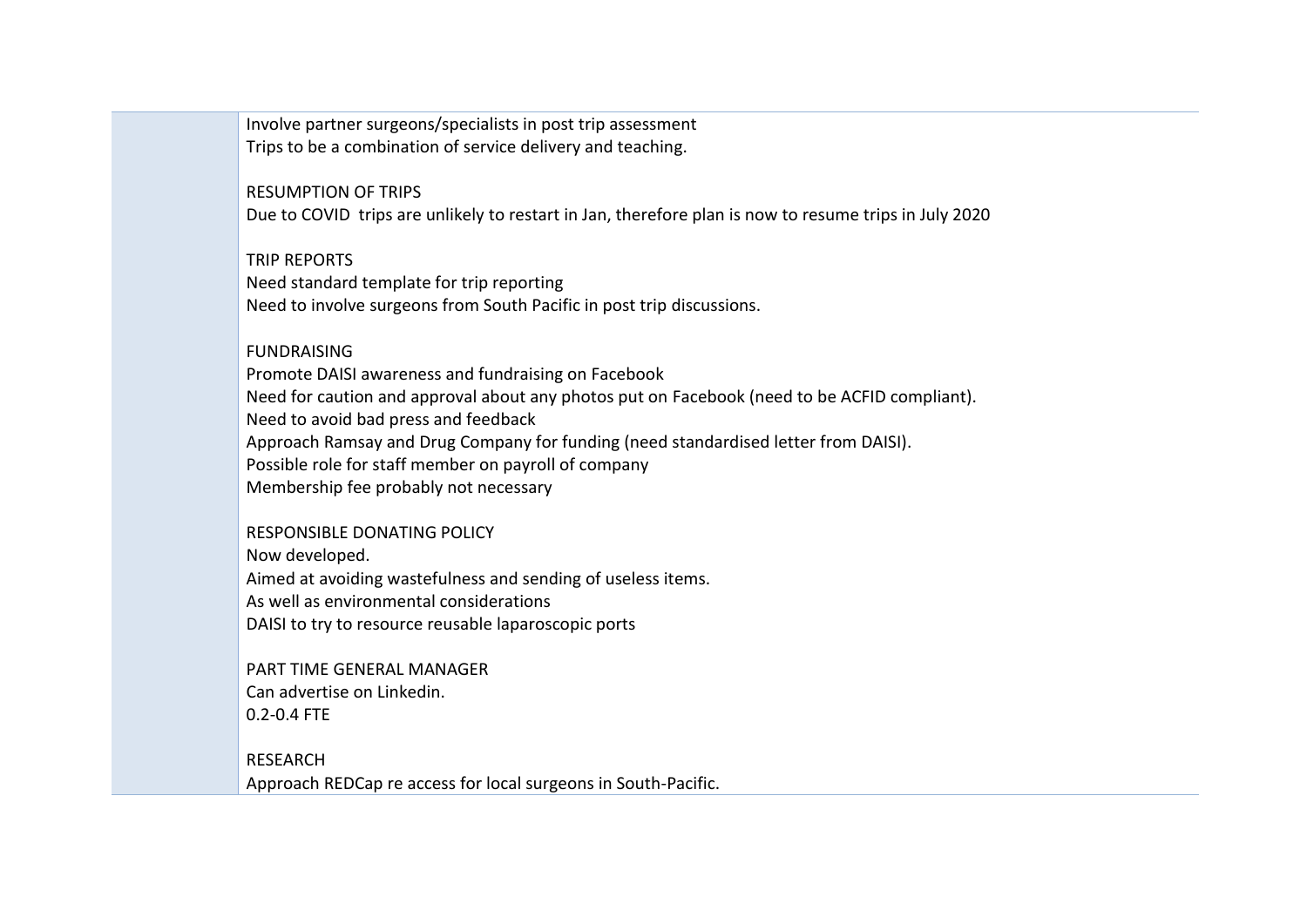|    | <b>TRAVEL BOOKINGS</b><br>Can organise Sally Smit from Flight Centre to do all bookings to reduce workload on DAISI                                                                                                                                                                            |  |  |
|----|------------------------------------------------------------------------------------------------------------------------------------------------------------------------------------------------------------------------------------------------------------------------------------------------|--|--|
|    | <b>SCREENING</b><br>Every DAISI member to be WCCC, police check, current registration on file.                                                                                                                                                                                                 |  |  |
|    | <b>CEO's Report</b>                                                                                                                                                                                                                                                                            |  |  |
|    | <b>ONLINE LAPAROSCOPIC WORKSHOP</b>                                                                                                                                                                                                                                                            |  |  |
|    | Opportunity during COVID lockdown to develop virtual laparoscopic workshop "on a shoe-string"<br>Currently PHO's Masters Project to develop I-phone laparoscope.                                                                                                                               |  |  |
|    | <b>COVID SAFETY POLICY</b>                                                                                                                                                                                                                                                                     |  |  |
|    | Need to ensure volunteers don't contract or transmit COVID                                                                                                                                                                                                                                     |  |  |
|    | Current policy proposal to address these concerns.<br>The mandatory 2 weeks self-funded isolation is a major disincentive!                                                                                                                                                                     |  |  |
|    | Once vaccine available, it should be compulsory for all DAISI volunteers to South-Pacific.                                                                                                                                                                                                     |  |  |
|    |                                                                                                                                                                                                                                                                                                |  |  |
| 19 | Treasurer's Report Also obtained on page 21-22 of the Annual Report on DAISI's website                                                                                                                                                                                                         |  |  |
|    | For the 1 <sup>st</sup> July 2019 – $30th$ June 2020 financial year:<br>total income: \$73,719.52 (compared with last year \$185,770)<br><b>total expenses <math>\$86,788.51</math></b> (compared with last year $$165,431$ )<br>balance 31 June 2020 \$5,959.84<br>Debts 31s June 2020 \$0.00 |  |  |
|    | Expenditure exceeded income by \$13,068 this year<br>administrative costs \$10,115.65 (12% of expenses) and fundraising costs (13,030 (15% of expenses) of all expenditure                                                                                                                     |  |  |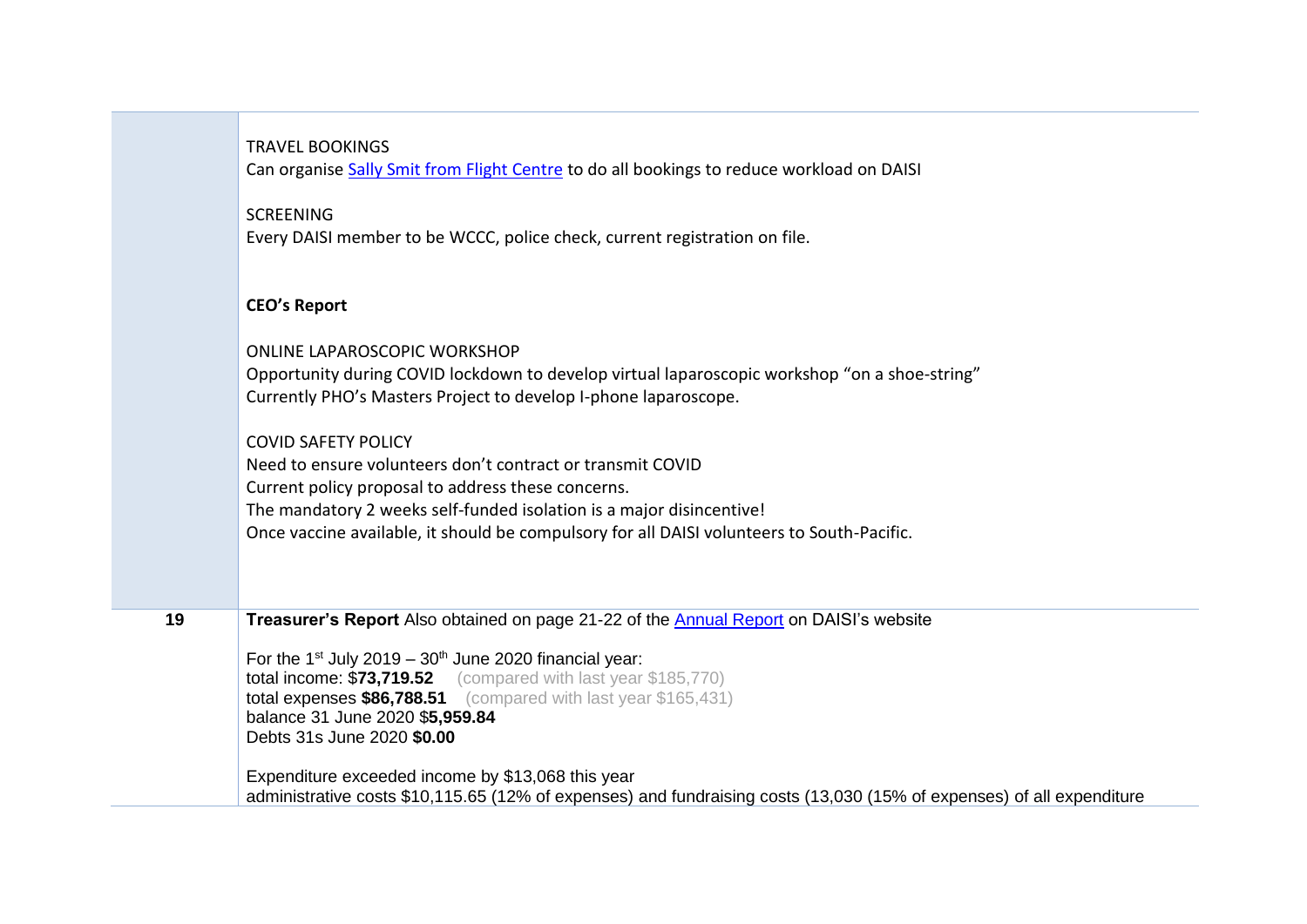This was largely due to purchase of DAISI caps and polo-shirts (for eventual resale) and outlay for Charity Ball in Dec 2019, and some administrative costs in ensuring DAISI's compliance with the ACFID Code of Conduct.

Total amount of Australian donations spent on South Pacific Programs and trips (excluding money spent on administration and fundraising) was \$63,652, which represents only 86% of total donations received.

It is our aim to keep these administrative and fundraising costs in future years as low as possible (i.e. below 10-15%), which compares very favourably with larger charity organisations).

The ANNUAL RDE (Recognised Development Expense) this year was calculated as \$97,492 (RDE = \$63,652 plus estimated value of volunteer General Manager this year at 0.4 FTE = \$33,840)

The low bank account may be seen as risk during ANCP audit.

Since 30th June 2020 **total expenses: \$6,797** \$3,135 Legal fees (Incorporating DAISI) \$1.732. IT (repair viral damage to DAISI website) \$265 ATO payment (GST) \$22. Lawpath. Legal fees. \$1,045 ACFID online courses for Executive & Child Protection Officer \$264 Merchant Bank Fees. \$331 Miscellaneous

- \$17 Google account for email
	- \$57 MYOB renewal
	- \$19 Crucial Paradigm Sydney web hosting
	- Merchant bank fees
- \$30 Prepaid credit mobile phone
- \$28 stationary (St Leonard's Newsagent)
- \$175 purchase 21<sup>st</sup> July 2020

Since 30th June 2020 **total income:\$7,277**

\$2000 PS Ismiro at the Australian Philanthropic Association \$5000 Personal Donation from John Atkin & Dr Judy Haddrick \$100 Donation Simon Ko's patients (POW) \$1 interest \$176 Miscellaneous